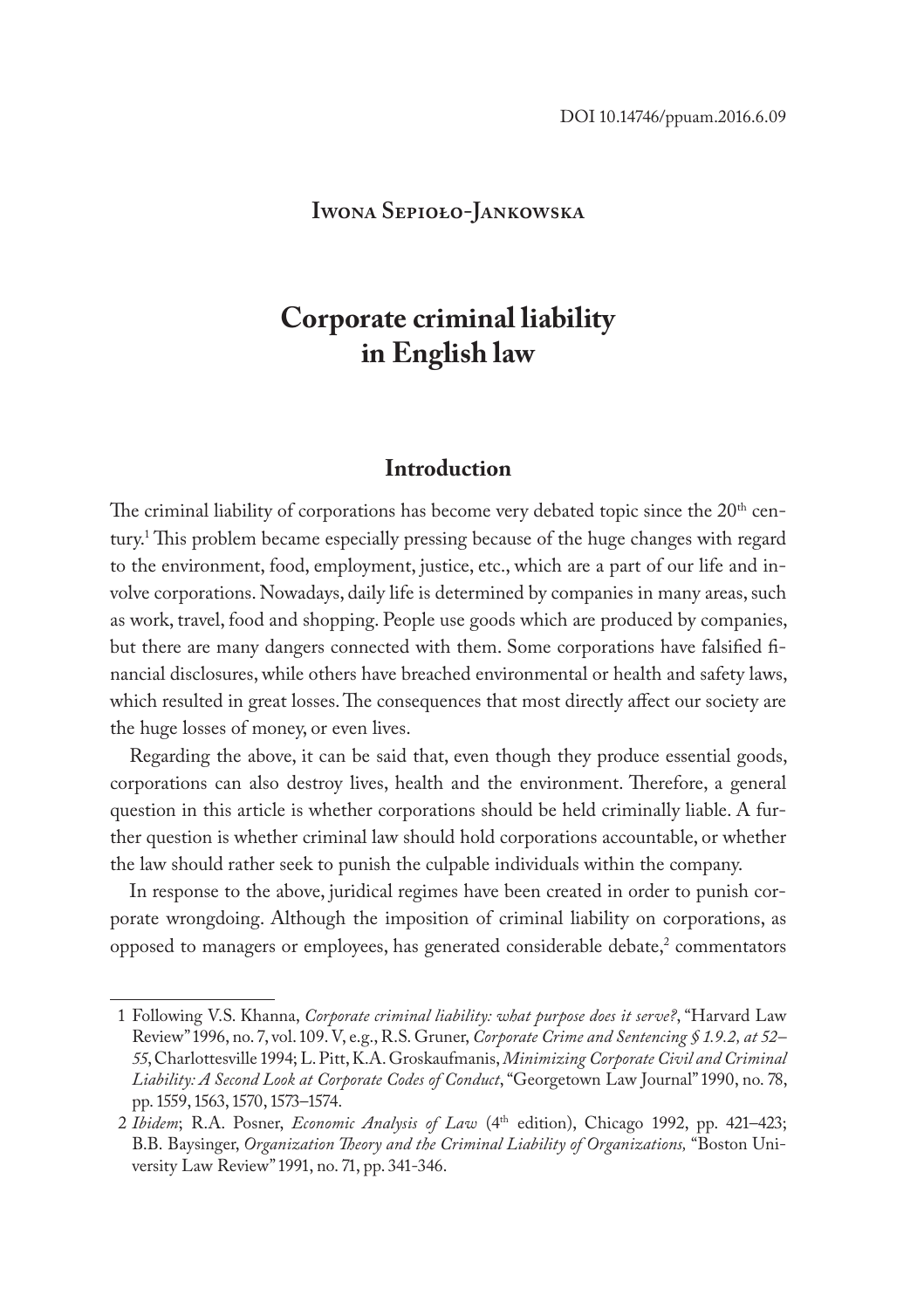have not comprehensively analyzed why corporate criminal liability exists. Furthermore, it is not clear that corporate criminal liability is the best way to influence corporate behavior. The following sections will try to provide answers to the above-mentioned questions.

#### **Sources of the corporate criminal liability**

Corporate liability was traditionally regulated by civil and administrative law. However, criminal law has begun to deal with corporate liability. Criminal law has long recognized<sup>3</sup> that companies may be prosecuted for a crime, in particular for breaches of health and safety legislation, or through vicarious liability offences, such as trade descriptions offences as in case Tesco v. Natrass (1972). However, more serious crimes, such as manslaughter, remained difficult to prosecute, save against companies where the test of the directing mind and the person actually having knowledge of the act/omission might be proven.

Recent disasters involving large companies' liability revealed a gap in the law, which resulted in unsuccessful prosecutions in cases such as *Attorney General Reference* (no. 2 of 1999) (2000), where a train crash that lead to the death of 7 persons and injuries to 151 could not be attributed to any person, and therefore also involved no liability for the company involved.

This gap in the law is now filled by the Corporate Manslaughter and Corporate Homicide Act (2007), which created the new offence of corporate manslaughter, making it an offence for any company whose gross breach of duty of care leads to the death of a person (whether that person be an employee, a servant or a third party), when that breach has been caused by the mismanagement of that company's activities. There have only been three successful prosecutions under this Act, however, as it is still necessary to establish a directing mind or knowledge of the mismanagement, and prosecuting bodies are finding this difficult to establish. Moreover, none of these prosecutions resulted in anyone going to prison; instead the company itself had to pay fines.

The criminal responsibility of companies for death or injury was driven by two sets of developments.<sup>4</sup> In 1988, there was the Piper Alpha<sup>3</sup> oil rig explosion, in which 167

<sup>3</sup> V.S. Khanna, *op. cit.*; K.F. Brickey, *Corporate Criminal Accountability: A Brief History and an Observation,* "Washington University Law Quarterly" 1981, no. 60, pp. 393, 396; L.H. Leigh, *The Criminal Liability of corporations in English Law*, London 1969, pp. 1–12.

<sup>4</sup> C.M.V. Clarkson, H.M. Keating, S.R. Cunningham, *Clarkson and Keating Criminal Law: Text and Materials,* London 2007.

<sup>5</sup> Following C.M.V. Clarkson *et al.*, *op. cit.;* Department of Energy, *The Public Inquiry into the Piper Alpha Disaster. The Cullen Report,* 1990.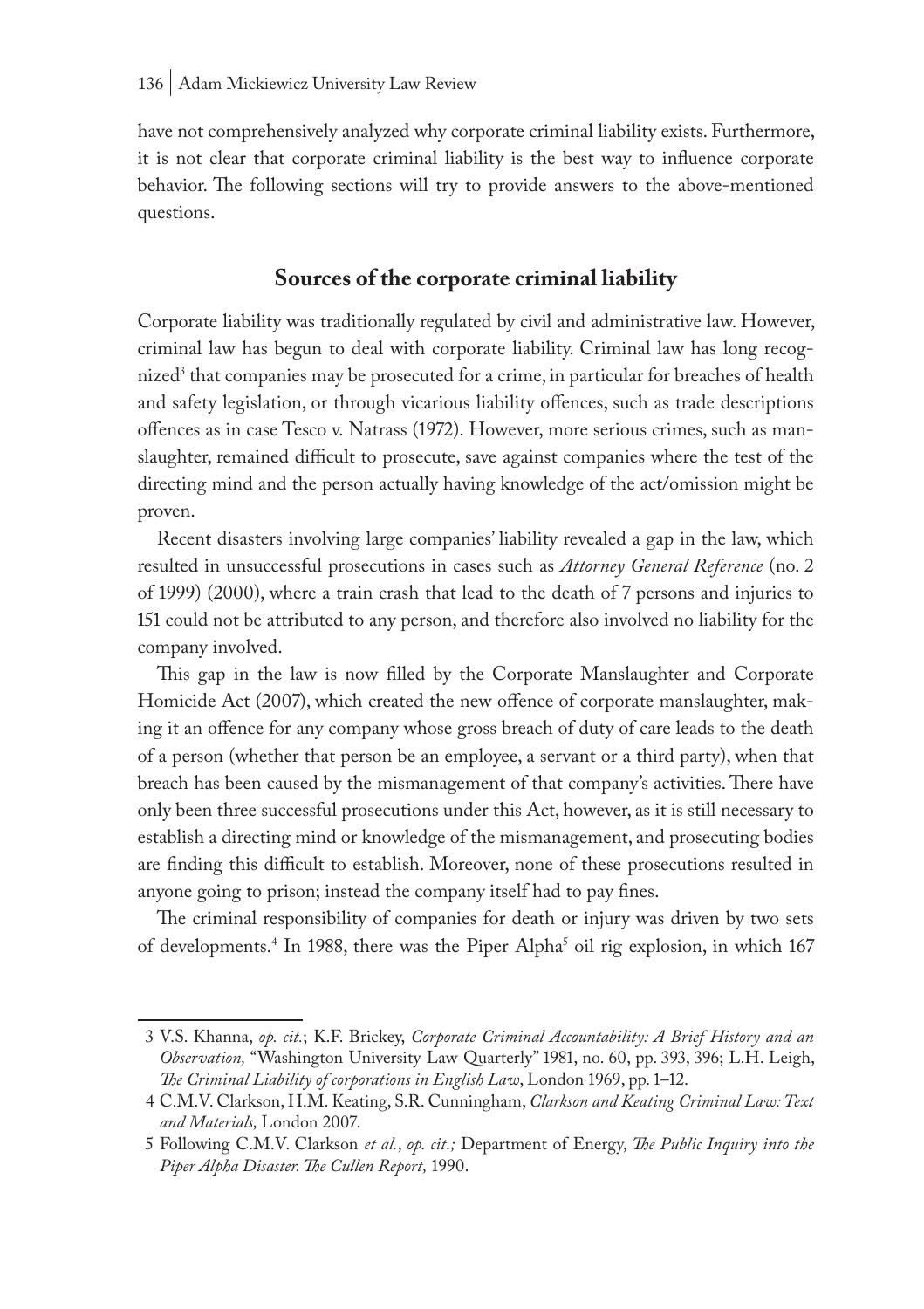people were killed. In 1987, there was the King's Cross<sup>6</sup> fire, in which 31 people died, the cause being the failure of the various groups and individuals within the overall corporate structure to identify their respective areas of responsibility. Another tragic event was the 1987 Zeebrugge disaster, in which a ferry capsized, killing 192 people. The result of these developments was mounting pressure for the law to hold corporations criminally liable.<sup>7</sup>

Furthermore, there are many offences in England targeted at corporate entities and concerned with the regulation of business activity. Two recent high profile statutes have also specifically targeted corporate entities – the Corporate Manslaughter and Corporate Homicide Act 2007 (CMCHA) and the Bribery Act 2010 (Bribery Act) – both of which focus attention on the management systems and controls of a corporate entity. In particular, the Bribery Act, which imposes liability for failure to prevent an act of bribery unless the corporate entity can demonstrate that it had adequate procedures to prevent such an act occurring, is a considerable change in the approach towards corporate criminal liability. An important feature of the new Bribery Act is its extra-territorial reach and its application to English companies. A foreign company which carries on any "part of a business" in England could be prosecuted under the Bribery Act for failing to prevent bribery committed by any of its employees, agents or other representatives, even if the bribery takes place outside England and involves non-English persons.

## **The essence of the concept of corporate criminal liability**

Criminal law is known especially as a mechanism for responding to individual wrongdoing. It seems to be obvious that natural persons can think, make decisions, commit crimes and be held criminally liable. Because of the fact that this individualistic notion of responsibility cannot automatically be assigned to legal entities such as companies, some argued that corporations cannot be held liable.8 This argument was rapidly abandoned due to the fact that the existence of corporations is an incontestable reality in the social, economic, and juridical life of society, as was mentioned above.

Firstly, it should be pointed out that corporations have legal capacity in the majority of areas of law, own real estate and goods distinct from those of their members, and have their own rights and obligations. While it seems to be obvious that a corporation can be held liable for pollution offences, or offences involving financial irregularities, it seems to be less obvious that a company could be said to commit crimes.

<sup>6</sup> Following C.M.V. Clarkson *et al.*, *op. cit.; Investigation into the Kings Cross Underground Fire. Fennell Report*, London 1988.

<sup>7</sup> Following C.M.V. Clarkson *et al.*, *op. cit.*

<sup>8</sup> B. Fisse, J.Braithwaite, *The allocation of responsibility for corporate crime: Individualism, Collectivism and Accountability,* "Sydney Law Review" 1988, no. 11, p. 468.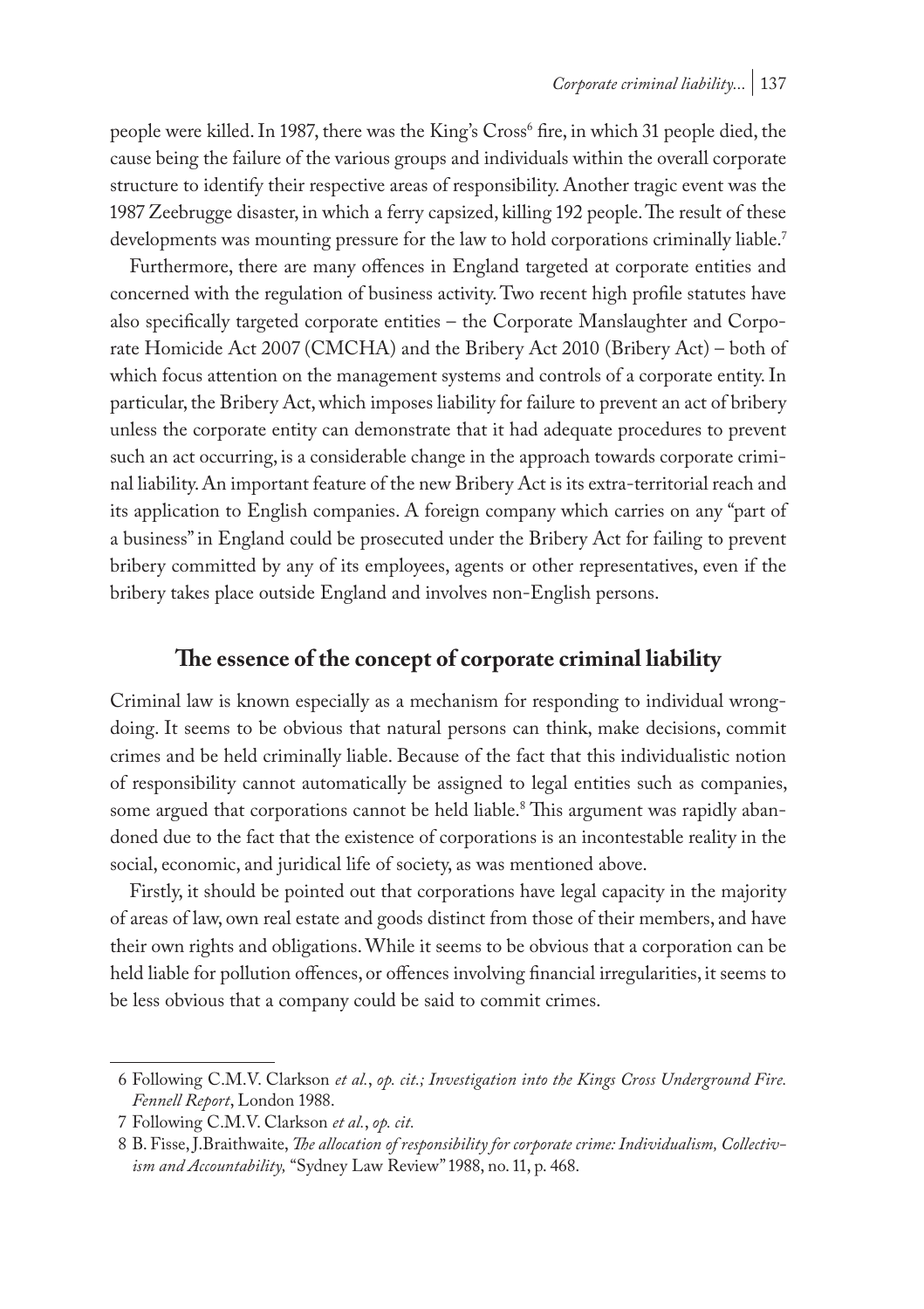There are three systems for determining which crimes corporations can be held liable for. Under the first system, $9$  general liability or plenary liability, $10$  the juristic persons' liability is similar to that of individuals, with corporations being virtually capable of committing any crime. The second system requires that the legislator mention for each crime whether corporate criminal liability is possible. The third system consists of listing all the crimes for which collective entities can be held liable.<sup>11</sup> The first system has been adopted by England.

It should be highlighted that company liability does not extend to human actions such as sexual offences and bigamy. Moreover, the only criminal penalty that can be imposed on a company in English law is a fine, since a company cannot be convicted of murder due to the impossibility of sentencing a company to life imprisonment.<sup>12</sup> Under the same principle, corporations are not liable for crimes expressly excluded by the legislator, or crimes that, due to their nature, cannot be committed by corporations. Hence, corporations cannot commit bigamy, incest, perjury, or rape<sup>13</sup> even though some authors argue that such crimes could be committed by corporations as instigators. The English courts have held that corporations can be sued for manslaughter.

However, a final and critical point must be stressed here. The above argument is that companies should be capable of being held criminally liable. This does not mean that individuals within the company should be exempt from liability. In appropriate cases, where the individuals have commited the *actus reus* with the *mens rea* of the offence, they should be liable.

## **Corporate or individual liability?**

In light of this, whether or not corporations or individuals within the company should be held to criminal liability should be considered. There are many pros and cons if either of the answers is chosen. Therefore, in order to try to find the answer, the consideration below is needed.

 The argument for prosecuting individuals is that it is they who commit offences and blame can be ascribed to them. There is a belief that a corporation cannot have *mens rea* and therefore, cannot be guilty of any criminal offence. Those who are in favour of holding individuals within a company criminally liable argue that a corporate as a collective manages the corporation and makes decisions. Therefore, the *mens rea* element of

<sup>9</sup> F. Streteanu, R. Chirita, *Răspunderea penală a persoanei juridice,* Bucuresti 2002.

<sup>10</sup> C. de Maglie, *Centennial Universal Congress of Lawyers Conference – Lawyers and Jurists in the 21st Century. Paper: Models of Corporate Criminal Liability in Comparative Law,* "Washington University Global Studies Law Review" 2005, no. 4, pp. 547, 552.

<sup>11</sup> *Ibidem*.

<sup>12</sup> C.M.V. Clarkson *et al.*, *op. cit.*

<sup>13</sup> *Ibidem*.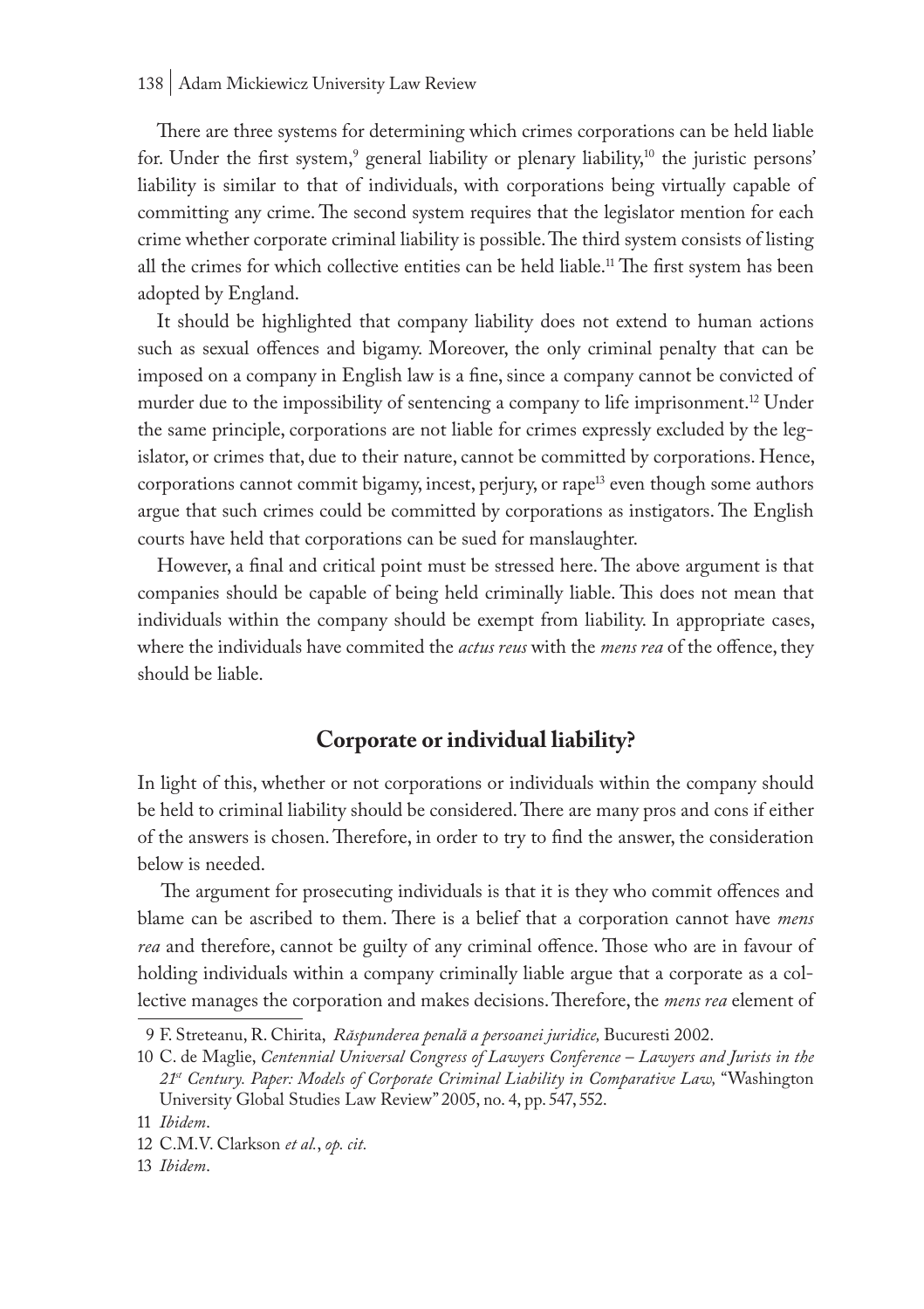a criminal offence does not belong to the company, but to the members who made the decision. If the corporation is punished, this would be against the principles of criminal law, because according to the above a corporation is not blameworthy. Further it is argued that:

[...] individuals within a company are the ones most amenable to deterrence. In order to deter the company itself fines would need to be huge. A company is only likely to be deterred if its expected costs exceed its expected gains. If a company anticipates making £10 million from a criminal act and the risk of apprehension is 20 per cent, it has been argued that the fine would need to be at least £50 million to have any hope of being an effective deterrent. There is a further problem here with the "deterrence trap": this is where the risk of apprehension is so low that no penalty will operate as a deterrent. In terms of incapacitation and rehabilitation, it could be said that it is the particular individuals who should be removed from office or disciplined or made to improve their work practices.14

On the other hand, large corporations often have sophisticated structures which can cause difficulties for outsiders to ascertain who is responsible for particular decisions. Punishing the company can trigger the most appropriate institutional response, since the company is in the best position to identify and discipline its employees. In the case of small companies, particularly "one-person-companies," imposing criminal liability on the company in addition to the individuals is pointless. With regard to larger companies, individual criminal liability should also be imposed – in addition to corporate criminal liability. In doctrine it is said that:

[...] organisations are systems [...] the entire personnel of an organization may change without reshaping the corporate culture; this may be so even if the new incumbents have personalities quite reshaping the corporate culture; this may be so even if the new incumbents have personalities quite different from those old. The fact is that organisations are blamed in their capacity as organisations for causing harm or taking risks in circumstances where in they could have acted otherwise. [...] When people blame corporations they are not pointing the finger at individuals behind the corporate. They are condemning the fact that the organization either implemented a policy of non-compliance or failed to exercise its collective capacity to avoid the offence for which blame attaches. We routinely hold organisations responsible for a decision when and because that decision instantiates an organiza-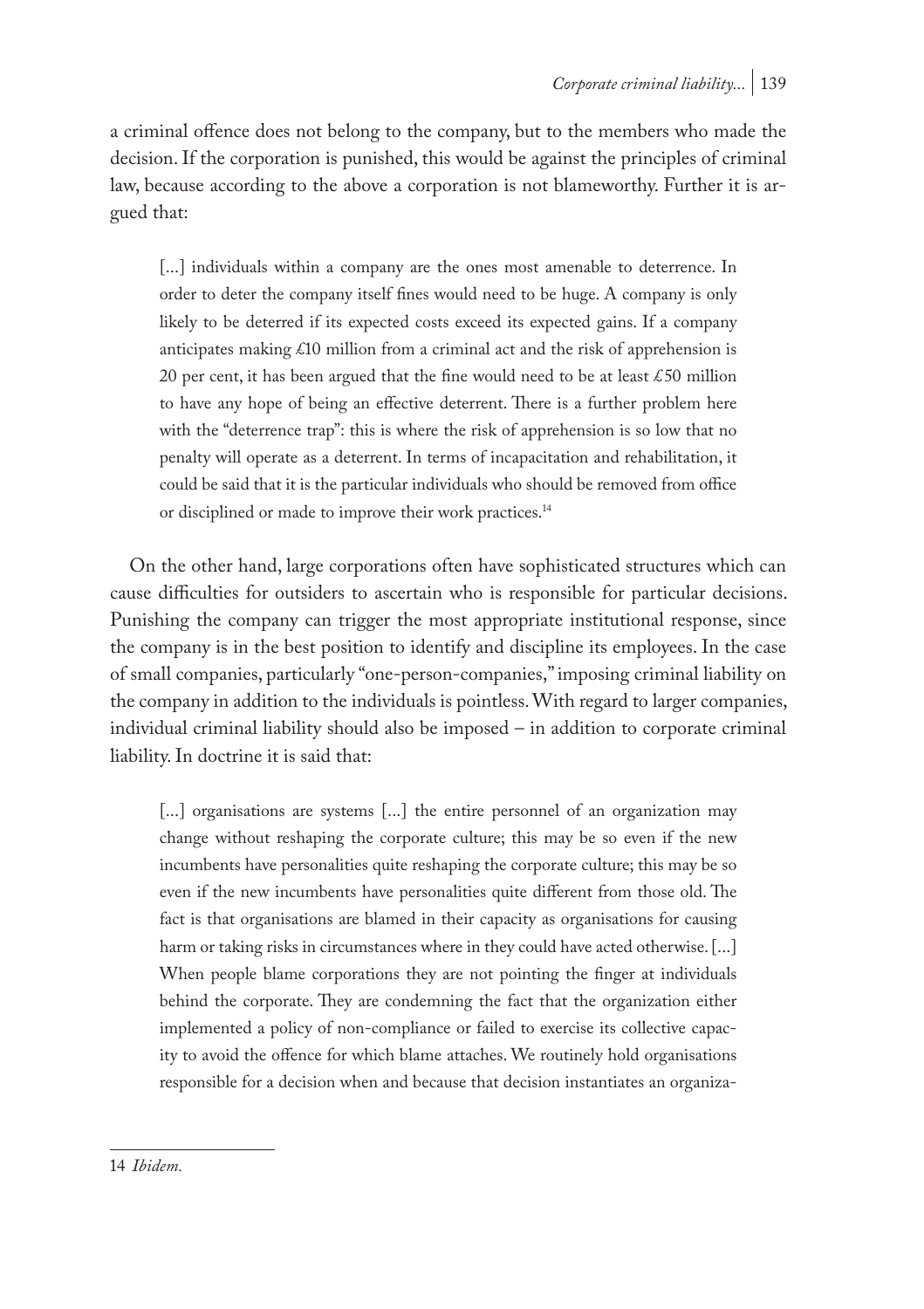#### 140 | Adam Mickiewicz University Law Review

tional policy and instantiates an organizational decision-making process which the organization has chosen for itself.15

Moreover, in some cases it is easier to put the blame on corporations. It is said that:

Individual persons who are directly or indirectly implicated in offences may be difficult or impossible to prosecute successfully, and those who influence the omission of offences indirectly may fall outside the scope of liability for complicity or other ancilliary heads of criminal liability. Companies value a good reputation for its own sake, just as do sporting clubs and government agencies. Individuals who take on positions of power within such organisations, even if they as individuals do not personally feel any deterrent effects of shaming directed at their organisations. Another factor which needs to limit the deterrent efficacy of individual criminal liability for corporate crime is the expendability of individuals within organisations [...].16

As was mentioned above, corporates can be held liable for criminal offences. There are two legal principles by which a company can be prosecuted for criminal offences: vicarious liability, which applies principally to offences where there is no requirement to prove any mental element and non-vicarious liability, which can apply under the "identification principle" to offences that include a mental element (such as intent, dishonesty or knowledge) within their definition. The general assumptions of each principle will be described below.

The doctrine of vicarious liability is well-established in English law in relation to strict liability offences dealing with matters such as pollution, food and drugs and health and safety at work.<sup>17</sup>

Vicarious liability is applicable to situations where an employee's intent can be proven and it will suffice to prove the *mens rea* element required against an employer. In the case of Allen v. Whitehead (1930) the accused employed a manager for his café. The manager was instructed not to let prostitutes gather on the premises and the accused regularly checked. However, prostitutes were found there regularly because the manager did not prevent them from entering. As a result, despite his continued checks and instruction, the accused was found guilty through the principle of vicarious liability.

An employer – a company – is liable for a criminal offence resulting from its own operations carried out under its essential control, save only where some third party acts in such a way as to interrupt the chain of causation. It is sufficient that those immediately

<sup>15</sup> B. Fisse, J.Braithwaite, *op. cit.*

<sup>16</sup> *Ibidem*.

<sup>17</sup> British Steel Plc [1995] I.C.R. 586 as cited in C.M.V. Clarkson *et al.*, *op. cit.*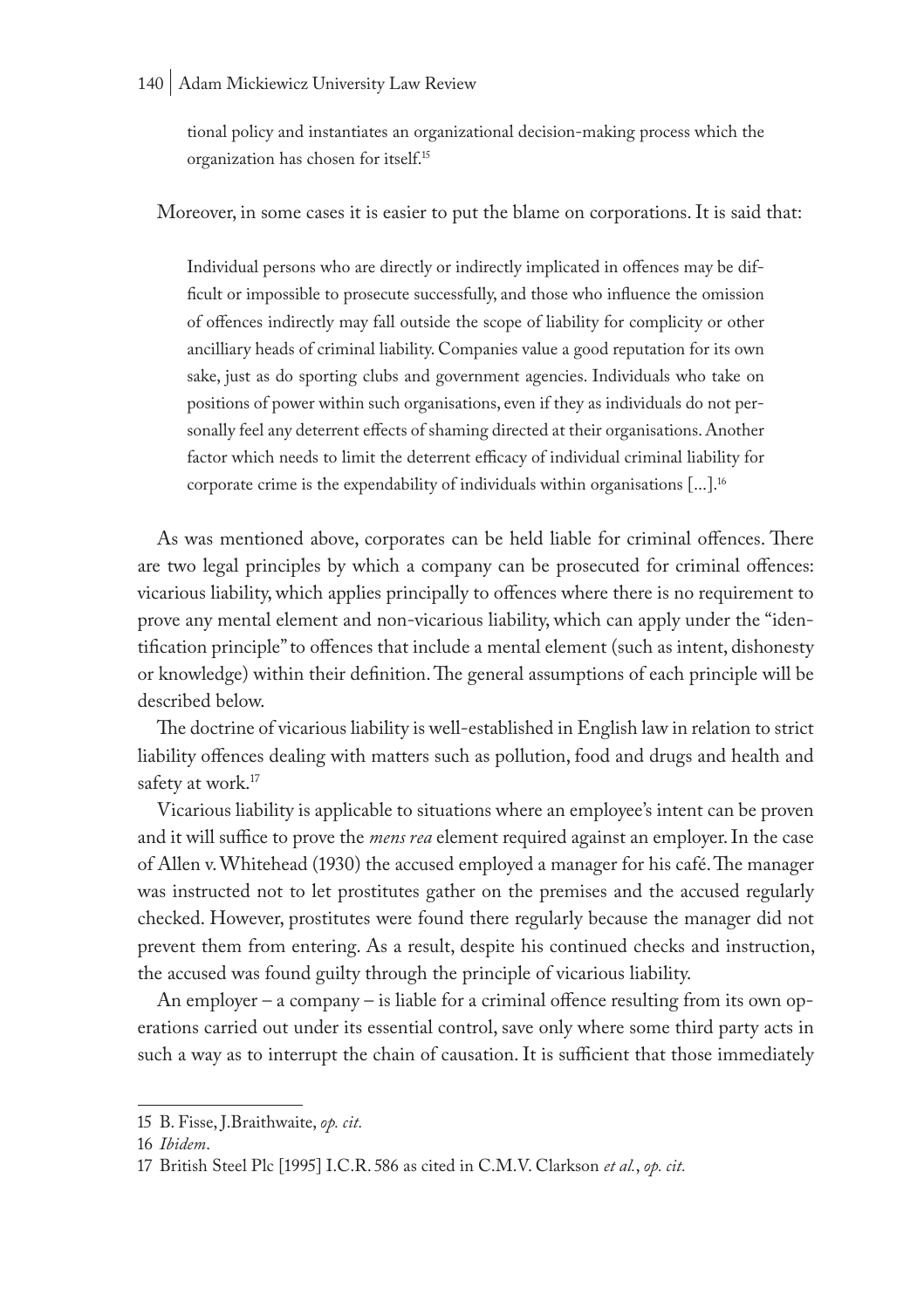responsible on site were employees of the company and acting apparently within the course and scope of that employment.<sup>18</sup>

With regard to the vicarious doctrine, companies can be held criminally liable for the unlawful acts of their employees and agents under this principle. When the offence is one of strict liability, no mental element is required and nothing further needs to be proven beyond the existence of the facts amounting to the contravention. A number of statutes set out what are essentially strict liability offences, but the use of this principle as a basis for corporate prosecutions is most commonly found in quasi-regulatory areas of criminal law, such as health and safety and environmental law.

The second principle is by use of what is known as the "identification doctrine"<sup>19</sup> whereby, subject to some limited exceptions, a corporate may be indicted and convicted for the criminal acts of the directors and managers who represent the directing mind and will and who control what it does. This concept has developed over decades. In the case of an offence involving proof of a mental element, such as many corruption offences, it is possible to combine proof of the act itself (*actus reus*), on the part of an employee or representative of the company who would not form part of the controlling mind with proof of *mens rea* on the part of a person who does form part of the controlling mind.

The general principle in common law is that corporate criminal liability requires personal corporate fault, a principle endorsed by the House of Lords in Tesco Supermarkets v. Nattrass. This principle is unsatisfactory, primarily because it fails to reflect corporate blameworthiness. To prove fault on the part of the managerial representative of a company is not to show that the company was at fault as a company but merely that one representative was at fault. The Tesco principle does not reflect personal fault but amounts to vicarious liability for the fault of a restricted range of representatives exercising corporate functions. This compromised form of vicarious liability is doubly unsatisfactory because the compromise is struck in a way that makes it difficult to establish corporate criminal liability against large companies. Offences commited on behalf of large concerns are often visible only at the level of middle management, whereas the Tesco principle requires proof of fault on the part of a top-level manager.

A company can only be liable if a person representing the controlling mind of the company actually commits the offence.

#### **Resumé**

The English legal system is predictable and consistent with the general principles of criminal law. The arrival of Deferred Prosecution Agreements along with a prosecu-

<sup>18</sup> S. Brown L.J., *National Rivers v. Alfred McAlpine Homes East Ltd*., 1994, All E.R. 286, Queen's Bench Divisional Court.

<sup>19</sup> Following C.M.V. Clarkson *et al.*, *op. cit.*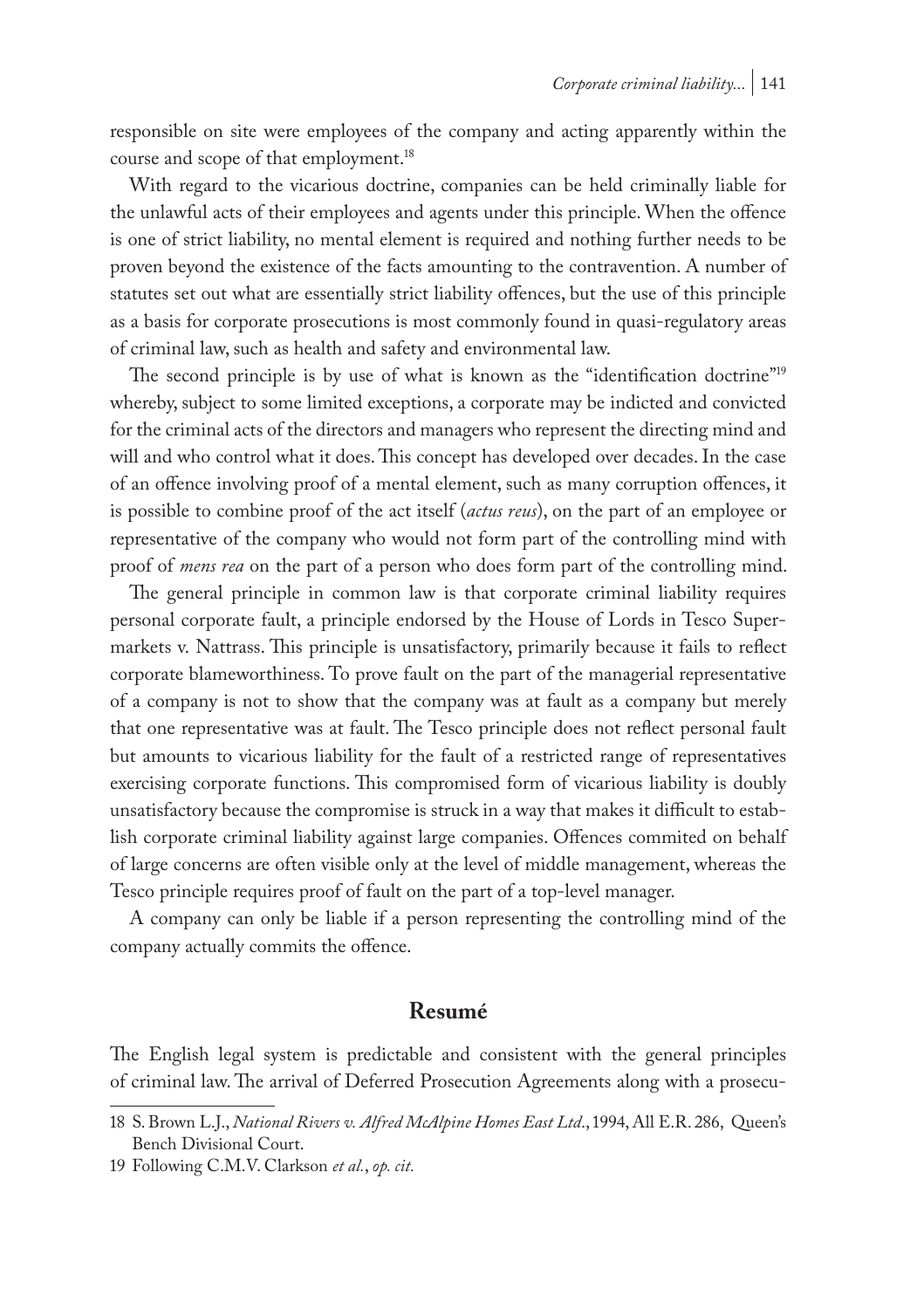tor's Code of Practice and new sentencing guidelines for corporate criminality have created a new era in corporate criminal liability.

The prosecution of corporations is very difficult due to the significant restrictions of these models. Thus, the retributive goal of the criminal law cannot be effectively achieved.

Corporations are independent legal persons that have legal capacity, and can act in their own name and cause harm. Therefore, companies should be responsible for their actions.

The corporate criminal liability models developed so far show that the only way to effectively punish and battle corporate crime is to criminally punish corporations. Prosecution of individuals only is unjust not only to them, but to society at large because convictions of individuals will rarely affect the way corporations conduct their business in the future. Moreover, the civil and administrative liability of corporations is not sufficient. Victims do not always have the financial resources to pursue a civil claim.

#### **Literature**

- Baysinger B.B., *Organization Theory and the Criminal Liability of Organizations*, "Boston University Law Review" 1991, no. 71.
- Brickey K.F., *Corporate Criminal Accountability: A Brief History and an Observation*, "Washington University Law Quarterly" 1981, no. 60.
- Brown S., L.J., *National Rivers v. Alfred McAlpine Homes East Ltd.*, 1994, All E.R. 286 (Queen's Bench Divisional Court).
- Clarkson C.M.V., Keating H.M., Cunningham S.R., *Clarkson and Keating Criminal Law: Text and Materials*, London 2007.
- Department of Energy, *The Public Inquiry into the Piper Alpha Disaster. The Cullen Report,* 1990.
- Fisse B., Braithwaite J., *The allocation of responsibility for corporate crime: Individualism, Collectivism and Accountability,* "Sydney Law Review" 1988, no. 11.
- Gruner R.S., *Corporate Crime and Sentencing § 1.9.2, at 52–5*5, Charlottesville 1994.
- *Investigation into the Kings Cross Underground Fire. Fennell Report*, London 1988.
- Khanna V.S., *Corporate criminal liability: what purpose does it serve?*, "Harvard Law Review" 1996, no. 7, vol. 109.
- Leigh L.H., *The Criminal Liability of corporations in English Law*, London 1969.
- Maglie C. de, *Centennial Universal Congress of Lawyers Conference-Lawyers and Jurists in the 21st Century: Paper: Models of Corporate Criminal Liability in Comparative Law*, "Washington University Global Studies Law Review" 2005, no. 4.
- Pitt L., Groskaufmanis K.A., *Minimizing Corporate Civil and Criminal Liability: A Second Look at Corporate Codes of Conduct*, "Georgetown Law Journal" 1990, no. 78.